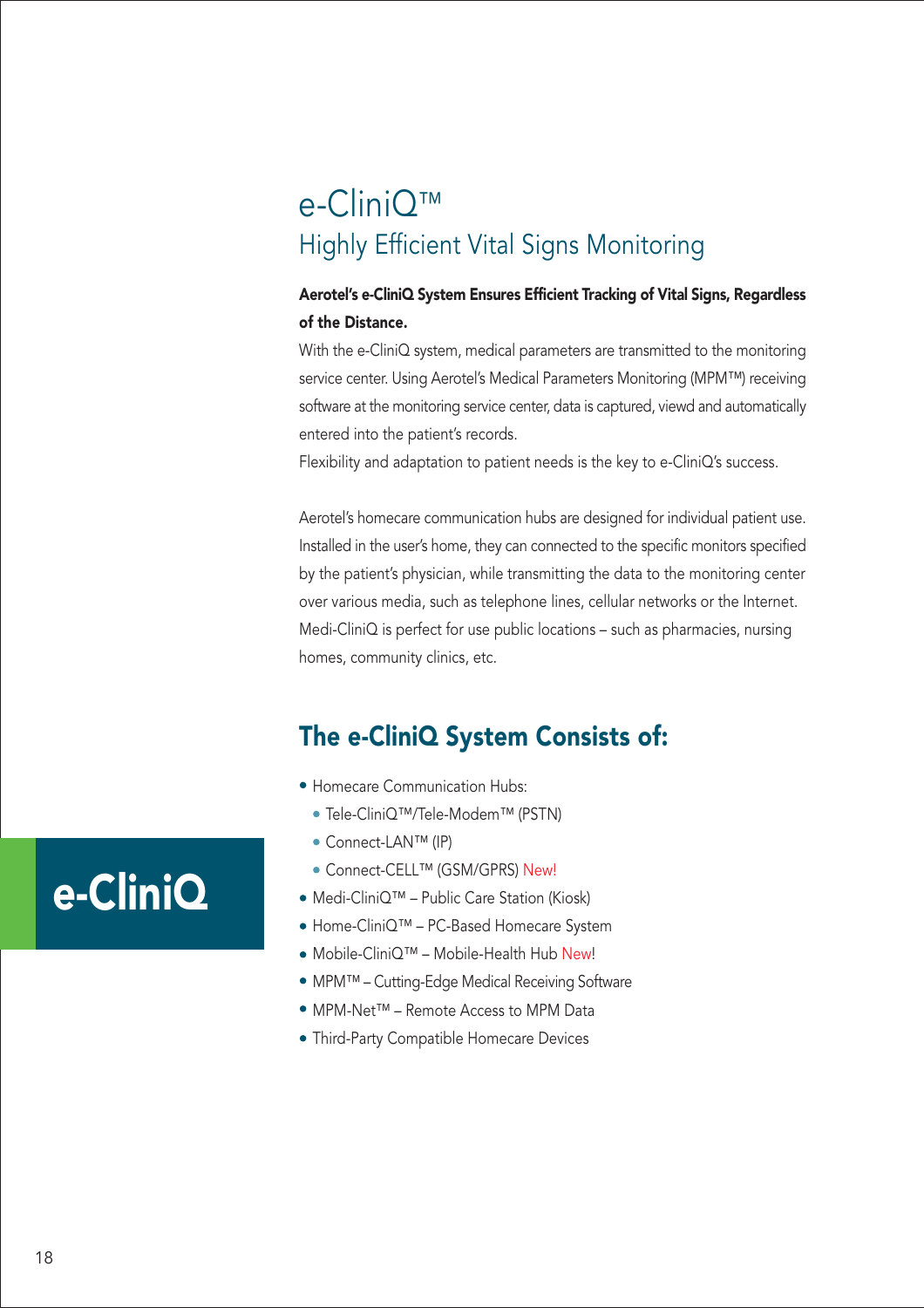



Medical Systems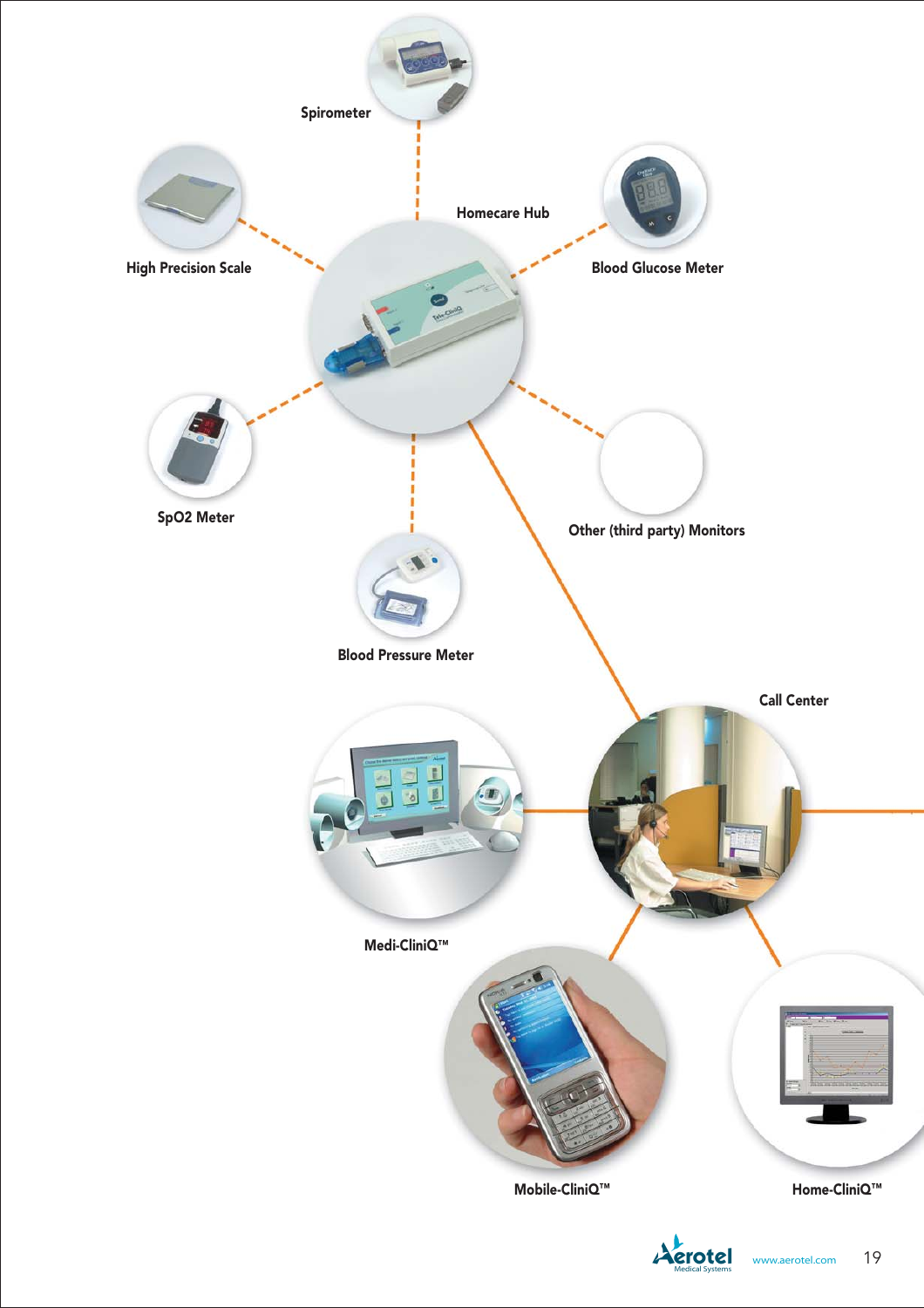



Medical Parameters Monitoring (MPM™) MPM-Net™ - Remote Access to MPM™ Data Call Center Applications

#### MPM™ Call Center

#### State-of-the-Art Medical Data Acquisition Center for Efficient Monitoring of Vital Signs

MPM call center serves as the receiving station for Aerotel's medical parameters monitoring and disease management. It is a modular platform designed to serve a wide range of health monitoring needs. Easy to operate, it can be applied to any standard PC equipment\*. Comprised of an MS-SQL Database server and workstations connected in a network configuration, it is designed for long-term monitoring of medical parameters and offers various access and management options.

Patients can use Aerotel's homecare Communication Hubs as data transmitters in order to \*Based on Aerotel's minimum requirements send test results to the MPM call center.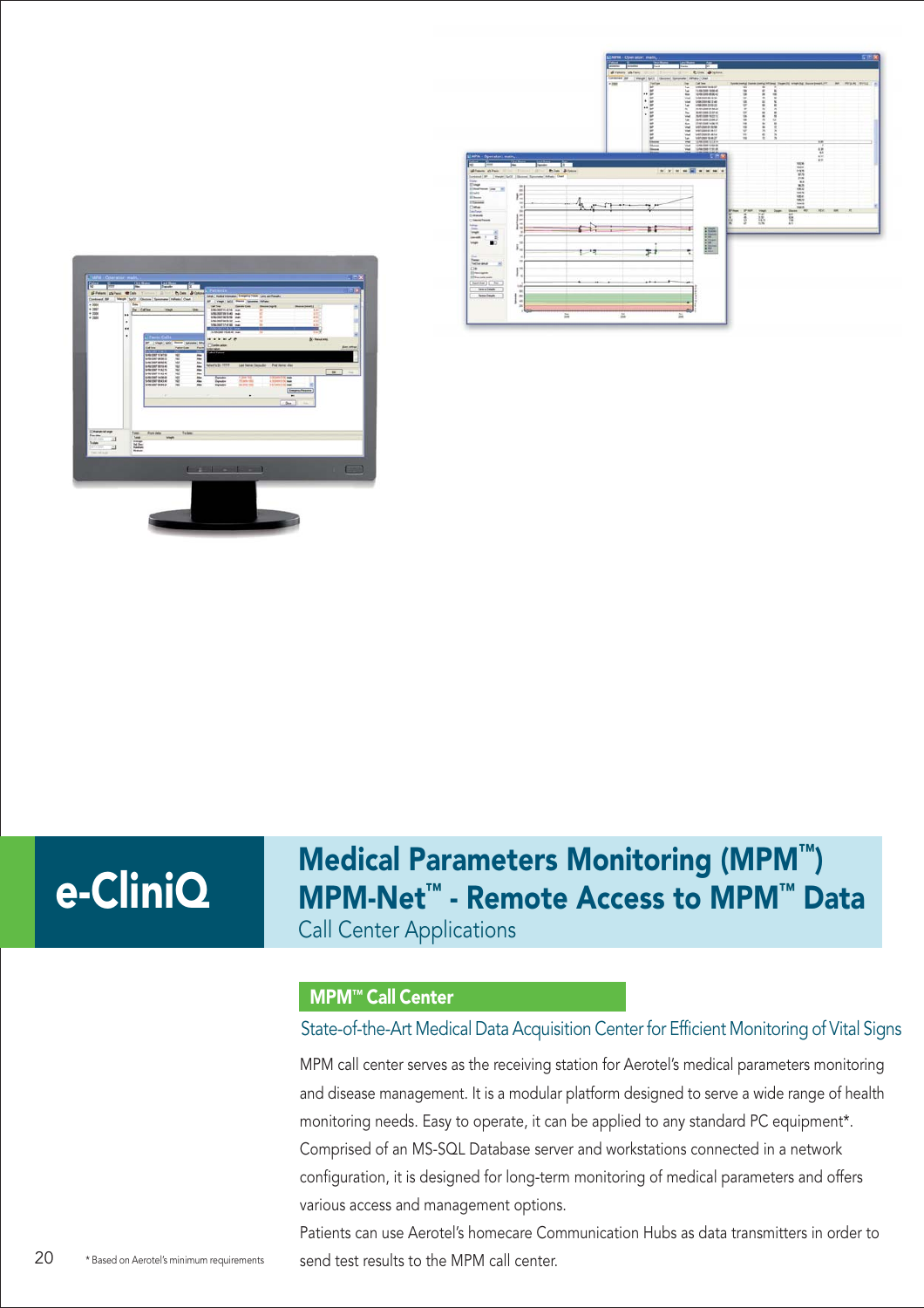#### **MPM™ Call Center Cont.**

#### Applications

- Call center applications for immediate diagnosis of subscribed patients
- Hospital outpatient follow-up
- Early patient discharge from hospitals (helps reduce costs)
- Allows pharmaceutical companies perform drug compliance
- Receives digital data transmission for offline analysis Data access through the Web for subscribed patients and their physicians
- CHF patient follow-up

#### Features

- Microsoft SQL™ database with full patient data management capabilities
- **Stand-alone or network operation options**
- Digital reception of data by either modem(s) or Internet
- MPM can receive data from various third-party compatible devices (Please contact us for a complete list)
- Automatic patient code generator
- Medical history of each patient
- Possibility of setting alarm values for each parameter to suit the patient's medical status, in order to activate an alarm if the received data exceeds preset threshold values
- Display of alarm source and handling of alarm options
- Reporting capabilities such as data, diagrams, histograms. Scatter graph (where appropriate)
- Secured access to system via password protection
- Remote access manager to generate user names and passwords for patients who wish to access their data via the Web

#### **Benefits**

- Flexible and modular platform
- Short training period
- Easy to implement and use
- **Cost-effective**
- Low operational costs



#### MPM - Net™

#### Web-Based Access to MPM Data

Aerotel's MPM-Net system is an essential add-on to the MPM system enabling remote access of authorized users (patients, physicians, or companies) to view monitored medical values via the Web.

MPM-Net is a unidirectional system, enabling a "read only" operation for patients and/or remote physicians.

#### **Applications**

- Remote monitoring of chronically ill patients
- Primary care system for remote areas
- Home Telehealth systems

#### Features

- Secure remote access to MPM patient database via the Web
- Remote viewing of incoming values for various parameters, such as:
	- **Blood pressure**
	- Weight
	- Blood glucose
	- $\bullet$  SpO2
	- Spirometry
- Medical data and patient data are instantly available for viewing over the Web to authorized users
- Individual alarm listing for every patient and parameter

#### **Benefits**

- Patients are monitored in the comfort of their own homes and physicians can access patient data from anywhere anytime
- **•** Increase patient's quality of care
- Improve patient compliance by enabling the patient to view data
- User friendly and easy to use
- Enables unmanned receiving center for remote monitoring of vital signs
- Reduces operational costs of receiving center

FDA Cleared

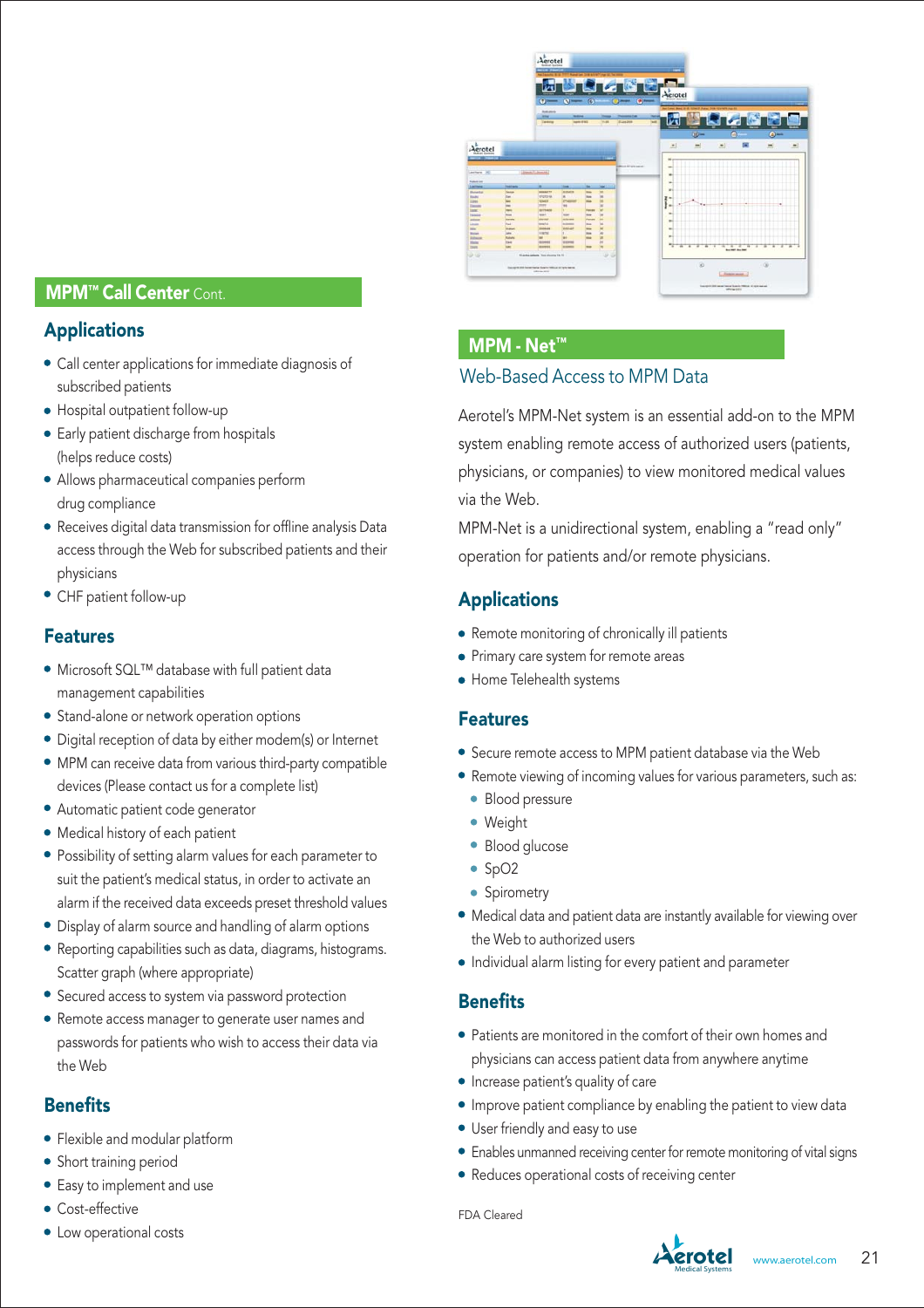### Communication Hubs

Multi-Parameter Acquisition & Transmission Systems for Remote Monitoring, Telemedicine and Homecare Applications

#### Speaking the Same Language

In today's digital world, speaking the same language transcends direct human contact. Aerotel's communication hubs ensure seamless data transmission from various homecare sensors to a remote medical monitoring center, regardless of vendor or protocol used. Applications include remote data monitoring, homecare and telemedicine. With Aerotel's communication hubs one can enhance his or her quality of life by transmitting vital signs data to a central receiving station for immediate monitoring and advice.

Compatible with Aerotel's software receiving systems, these data hubs are easy to install and operate, and can be used by anyone with limited training.

They can be activated in one of two ways:

- 1) By pressing the on/start button
- 2) Automatically, once a measurement has been taken

Once activated, the devices automatically read and transmit data to a remote monitoring center.

### A Wide Range of Solutions to Choose From

- Tele-CliniQ™ Advanced telemedicine application using fixed phone lines
- Tele-Modem™ Advanced home monitoring using fixed phone lines
- Connect-LAN™ Advanced home monitoring using Internet connection
- Connect-CELL™ Advanced remote monitoring using GSM/GPRS connection New!
- Home-CliniQ™ PC-Based homecare application with Internet connection
- Medi-CliniQ™ PC-Based public health station (kiosk), with Internet connection
- Mobile-CliniQ™ Mobile-Health application for cellphones New!

# e-CliniQ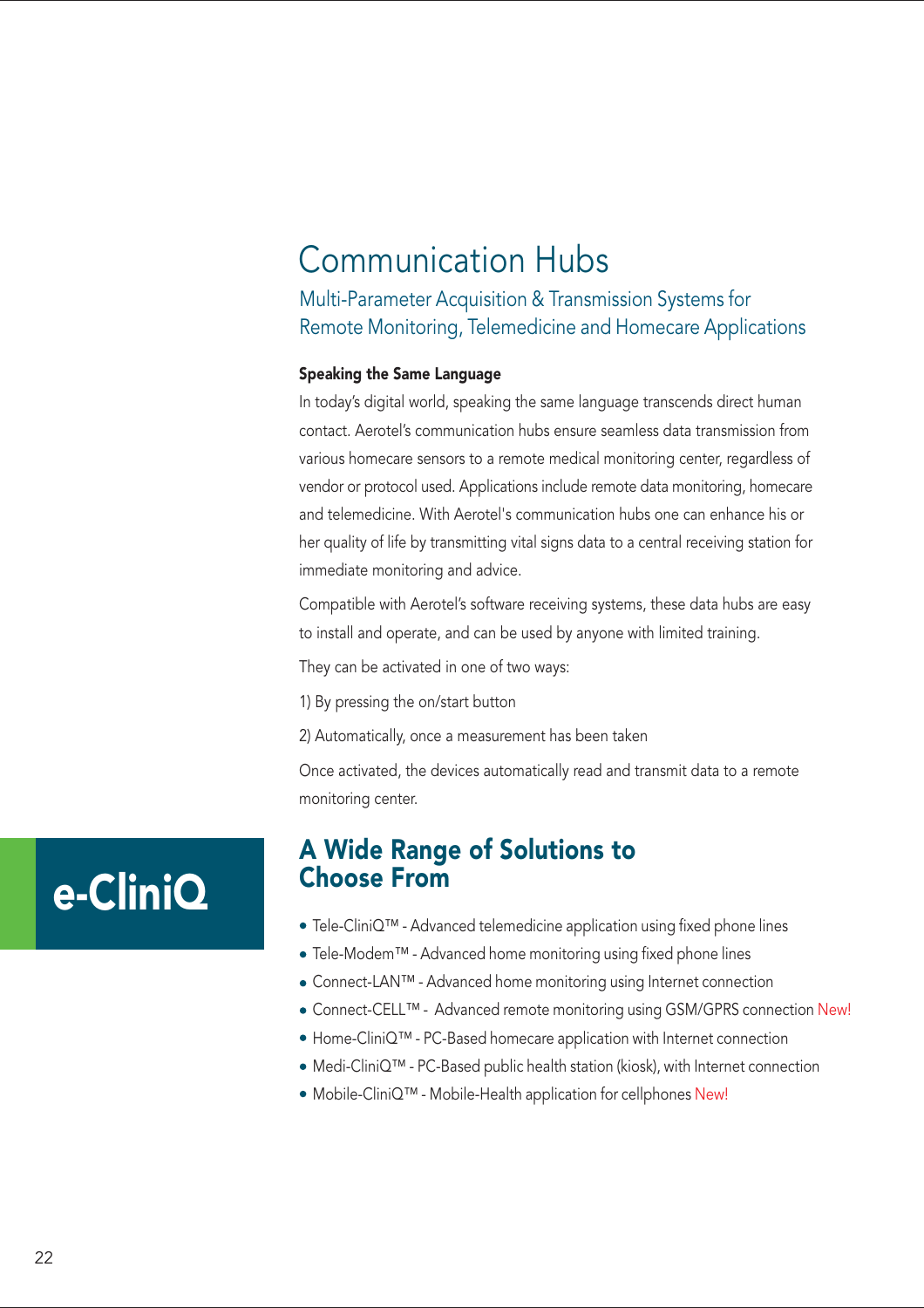

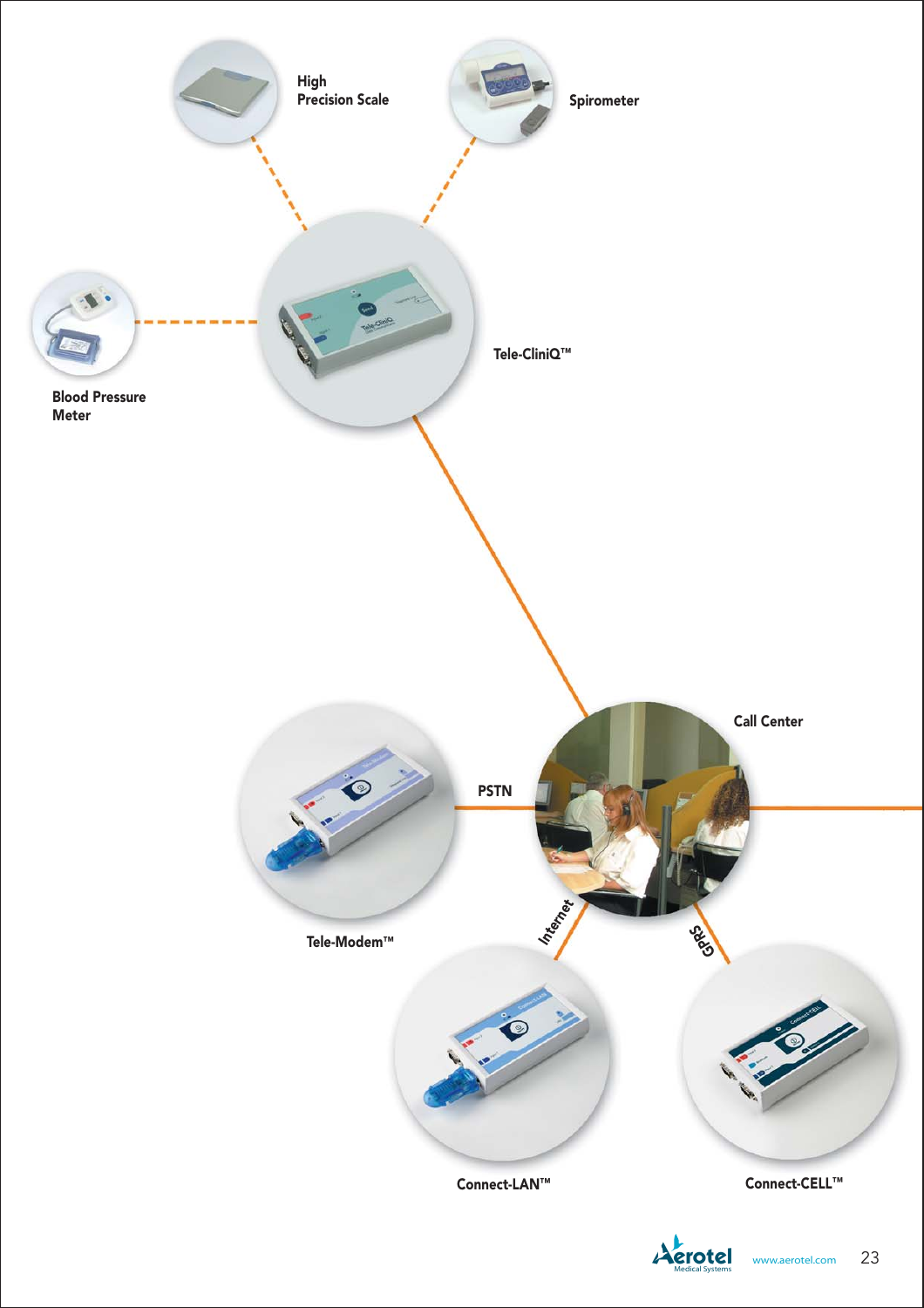

Blood Pressure ECG Weight Scale Glucometer

### Tele-CliniQ™

Personal Multi-Parameter Medical Acquisition Hub for the Home

#### Streamlined Medical Management of Home-Based Chronically Ill Patients

Tele-CliniQ significantly eases the burden of monitoring medical parameters of chronically ill patients, while enhancing their quality of life. An easy-to-use multi parameter communicator, it can simultaneously transmit data from up to four medical devices to a receiving center equipped with Aerotel's MPM software. Once measurements have been recorded into each connected instrument, the user may simply presses the "Start" button for transmission. Alternately, the hubcan automatically activate parameter reading and transmission according to a preset schedule. Its automatic data transfer is reliable and minimizes human error. Tele-CliniQ streamlines medical management because it is both time and cost effective.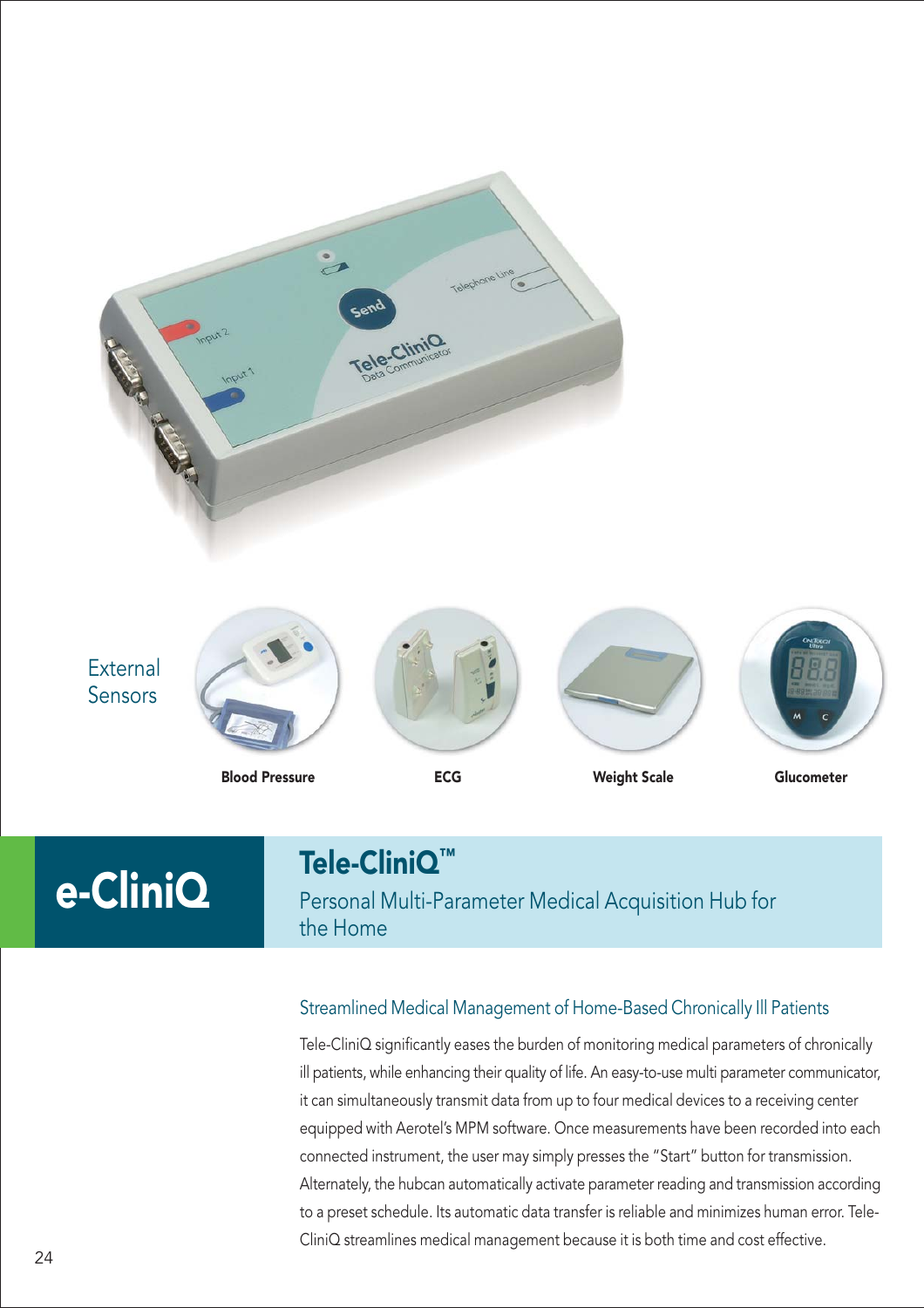#### Applications

- Data collection from devices such as:
	- **Blood pressure**
	- Weight
	- Blood glucose
	- $\bullet$  SpO<sub>2</sub>
	- Respiratory peak flow
	- ECG





Spirometer Pulse Oximeter

#### Features

- 4 inputs for up to 4 different medical parameters
- Programmable user ID code
- Real-time clock for automatic scheduling
- Automatic shut-down when operation is completed
- $\bullet$  Instant redial if line is busy
- Automatic device recognition and transmission

#### **Benefits**

- Auto or one-button operation
- Increases physician/patient interaction
- Improves patient education and compliance with treatment programs
- Affordable solution for ongoing medical monitoring of different parameters
- Automatic reception at the Call Center **Advertised Automatic reception at the Call Center**

# Technical Data

Medical Device Support For an updated list of compatible devices

please contact: info@aerotel.com

Medical Device Inputs 2x D-Type connectors, RS-232 & TTL for each connector

Data Transfer (via modem) As per E1381–95

Modem Data Rate 2400 bps (V.22 bis)

Dialing Mode Pulse or Tone

**Real Time Clock** Internal RTC With Backup Battery

Device Programming Locally via RS-232 Input Remote via Modem

#### Indicators

Low Battery Green/Red LED Input1 Status Green/Red LED Input2 Status Green/Red LED Telephone Line Status Green/Red LED

#### Power

2x 1.5V Type AA Battery 1x 3V Type CR2032 Battery (RTC Backup)

Dimensions 165x92x30 mm

**Weight** 255 grams (including battery)

Specifications subject to change without prior notice. FDA Cleared, CE Mark

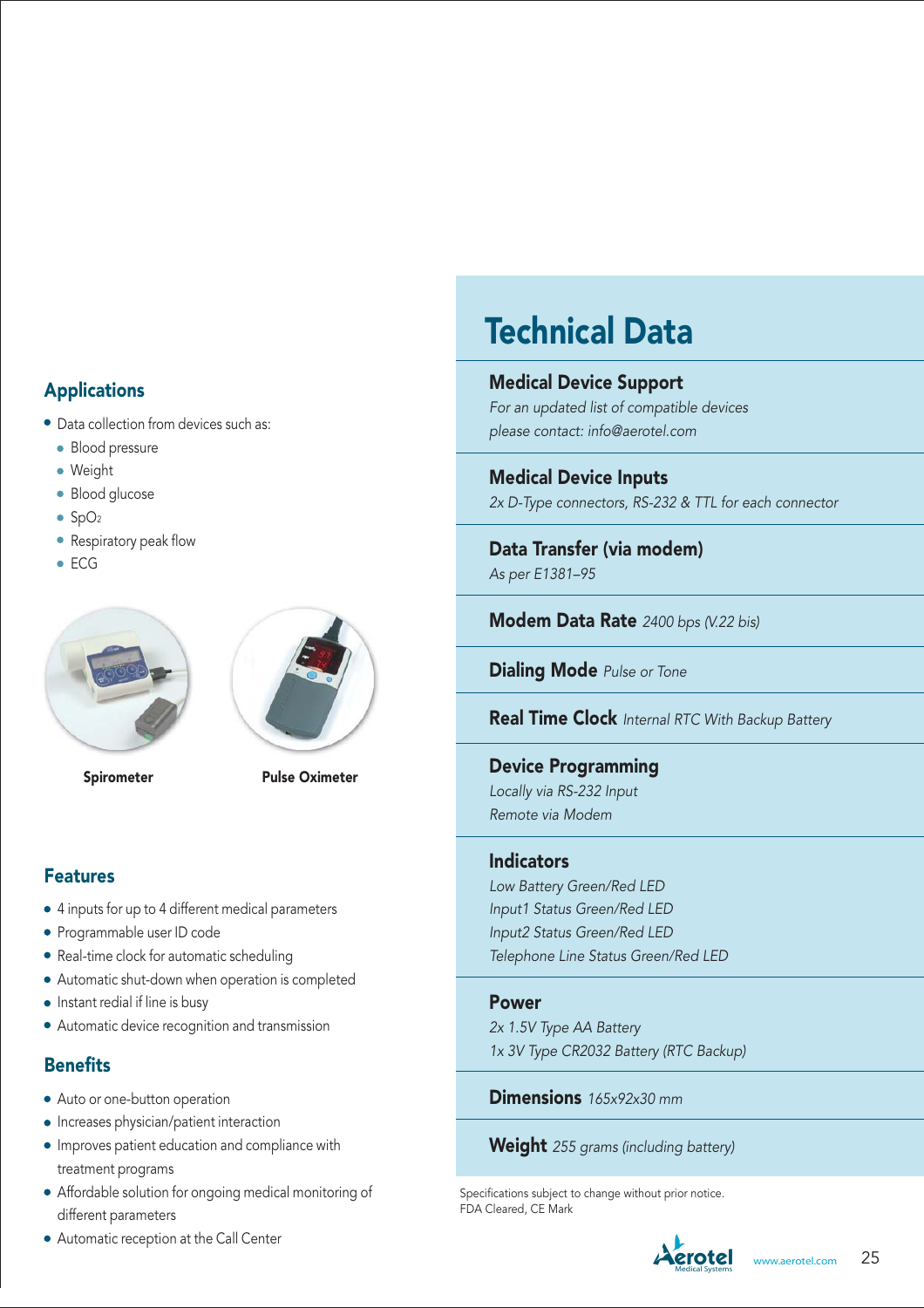

### Tele-Modem™ for Telephone Lines Connect-LAN™ for IP Networks Connect-CELL™ for Cellular Networks

### Personal Multi-Parameter Homecare Acquisition Hubs

#### Tele-Modem™ for Telephone Lines

#### User-Friendly Home Data Hub

Tele-Modem home data hub is an advanced version of Aerotel's Tele-CliniQ, designed to transmit data to a receiving monitoring center, such as Aerotel's MPM. Tele-Modem runs on an external power supply and is especially designed to enable Bluetooth device operation with no limitations.

Tele-Modem conforms with applicable IT and telephony standards.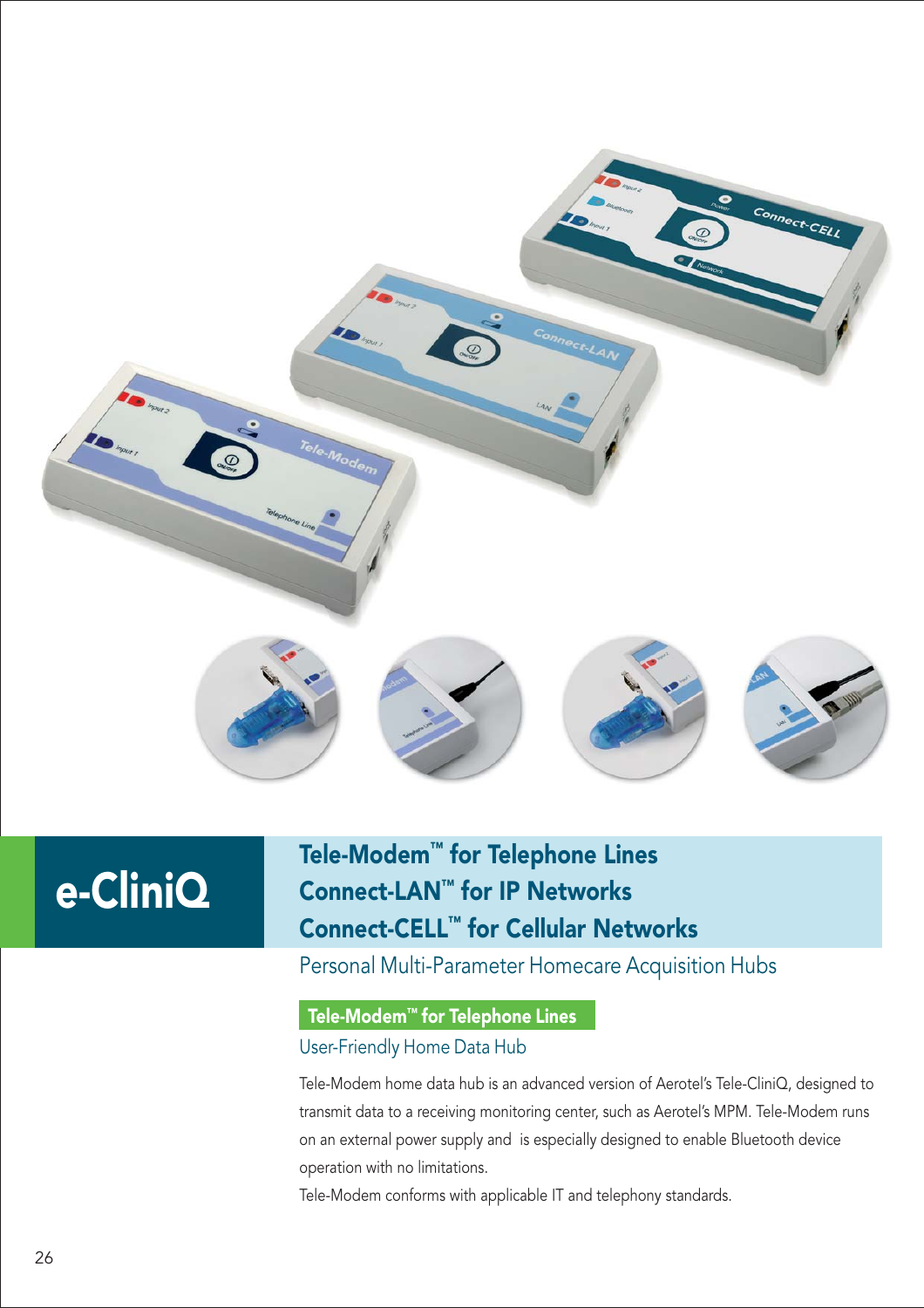#### Connect-LAN™ for IP Networks

#### Internet Data Hub

Connect-LAN home data hub gives information transmission and retrieval global connectivity. Users can easily transmit data via the Internet to a central monitoring center.

### Connect-CELL™ for Cellular Networks Cellular Data Hub

The latest addition to Aerotel's data hub family, Connect-CELL is a highly flexible global connectivity hub. Users can easily transmit data via the cellular network (GSM/GPRS) to a central monitoring center. Connect-CELL is a flexible device, with both serial interface and a built-in Bluetooth module.

#### Features

- 4 serial inputs
- Supports multiple devices in same firmware
- Supports Bluetooth<sup>®</sup> connectivity
- Programmable ID Code
- Remote programming capability
- Upload via FTP (Connect-LAN/Connect-CELL) with secure FTP (SSL) connectivity
- Web set-up interface (Connect-LAN/Connect-CELL)
- Automatic device recognition and transmission
- Enhanced internal memory for data storage
- Upload via modem connection (Tele-Modem)
- Automatic shut-down when operation is completed
- Redial if line is busy (Tele-Modem)
- Automatic detection of Call Waiting (Tele-Modem)

#### **Benefits**

- Automatic or single-button operation
- Affordable solution for any data collection application
- Compatible with Aerotel's MPM and HRS systems
- Affordable solution for ongoing monitoring of different parameters
- Automatic reception at the call center
- Easy access anywhere, anytime

# Technical Data

| <b>Feature</b>                     | <b>Tele-Modem</b>                                                                                                                         | <b>Connect-LAN</b>                                                                                                                                                 | <b>Connect-CELL</b>                                                                                                                                         |
|------------------------------------|-------------------------------------------------------------------------------------------------------------------------------------------|--------------------------------------------------------------------------------------------------------------------------------------------------------------------|-------------------------------------------------------------------------------------------------------------------------------------------------------------|
| <b>Connection</b>                  | Modem: 2400 bps                                                                                                                           | RJ-45 IEEE 802.3                                                                                                                                                   | <b>GPRS</b>                                                                                                                                                 |
| Protocol<br><b>Compatibility</b>   | V.22bis (2400bps)                                                                                                                         | TCP/IP; HTTP; SSL;<br>DHCP; FTP; NTP<br><b>SSL: Secure FTP RFC</b><br>2228; SSL RSA with RC4<br>128 MD5; SSL RSA with<br>RC4 128 SHA: SSL RSA<br>with 3DES EDE CBC | GPRS, TCP/IP, FTP                                                                                                                                           |
| <b>Dialing Mode</b>                | Pulse or Tone                                                                                                                             | N/A                                                                                                                                                                | N/A                                                                                                                                                         |
| <b>Dialing</b><br><b>Features</b>  | Dial Tone Detection;<br>Disable Call Waiting;<br>Prefix Dial; Auto Redial;<br><b>Auto Answer</b>                                          | N/A                                                                                                                                                                | N/A                                                                                                                                                         |
| <b>Device Inputs</b>               | 2x D-Type connectors, RS-232 & TTL<br>for each connector                                                                                  |                                                                                                                                                                    |                                                                                                                                                             |
| <b>Data Transfer</b>               | As per E1381-95                                                                                                                           |                                                                                                                                                                    |                                                                                                                                                             |
| <b>Memory</b>                      | 16 Kbyte Internal Nonvolatile Memory                                                                                                      |                                                                                                                                                                    |                                                                                                                                                             |
| <b>Real Time Clock</b>             | Internal RTC with Backup Battery                                                                                                          |                                                                                                                                                                    |                                                                                                                                                             |
| <b>Device</b><br>Programming       | Locally via RS-232 Input;<br>Remote via Modem                                                                                             | Web interface                                                                                                                                                      | Locally via RS232,<br>remotely via FTP                                                                                                                      |
| <b>Status</b><br><b>Indicators</b> | Power Green<br>LED; Input1 Green/Red<br>LED; Input2 Green/Red<br>LED; Telephone Line<br>Green/Red LED                                     | Power Green LED;<br>Input1 Green/Red LED;<br>Input2 Green/Red LED;<br><b>Network</b><br>Green/Red/Amber<br>LED;                                                    | Power Green LED;<br>Input1 Green/Red LED;<br>Input2 Green/Red LED;<br>Network<br>Green/Red/Amber<br>LED; Bluetooth Blue<br><b>LED</b>                       |
| <b>Power</b>                       | 1x 3V Type CR2032<br>Battery (RTC Backup);<br>External power supply;<br>Input voltage: 100-240<br>VAC 50/60; Output<br>voltage: 5V DC; 1A | 1x 3V Type CR2032<br>Battery (RTC Backup);<br>External power supply;<br>Power Supply Input<br>voltage: 100-240 VAC<br>50Hz and Output<br>voltage: 5V DC; 1A        | 1x 3V Type CR2032<br>Battery (RTC Backup);<br>External power supply;<br>Power Supply Input<br>voltage: 100-240 VAC<br>50Hz and Output<br>voltage: 5V DC; 1A |
| <b>Dimensions</b>                  | 165x92x30 mm                                                                                                                              |                                                                                                                                                                    |                                                                                                                                                             |
| Weight                             | Approx. 155 grams                                                                                                                         |                                                                                                                                                                    |                                                                                                                                                             |

Specifications subject to change without prior notice.

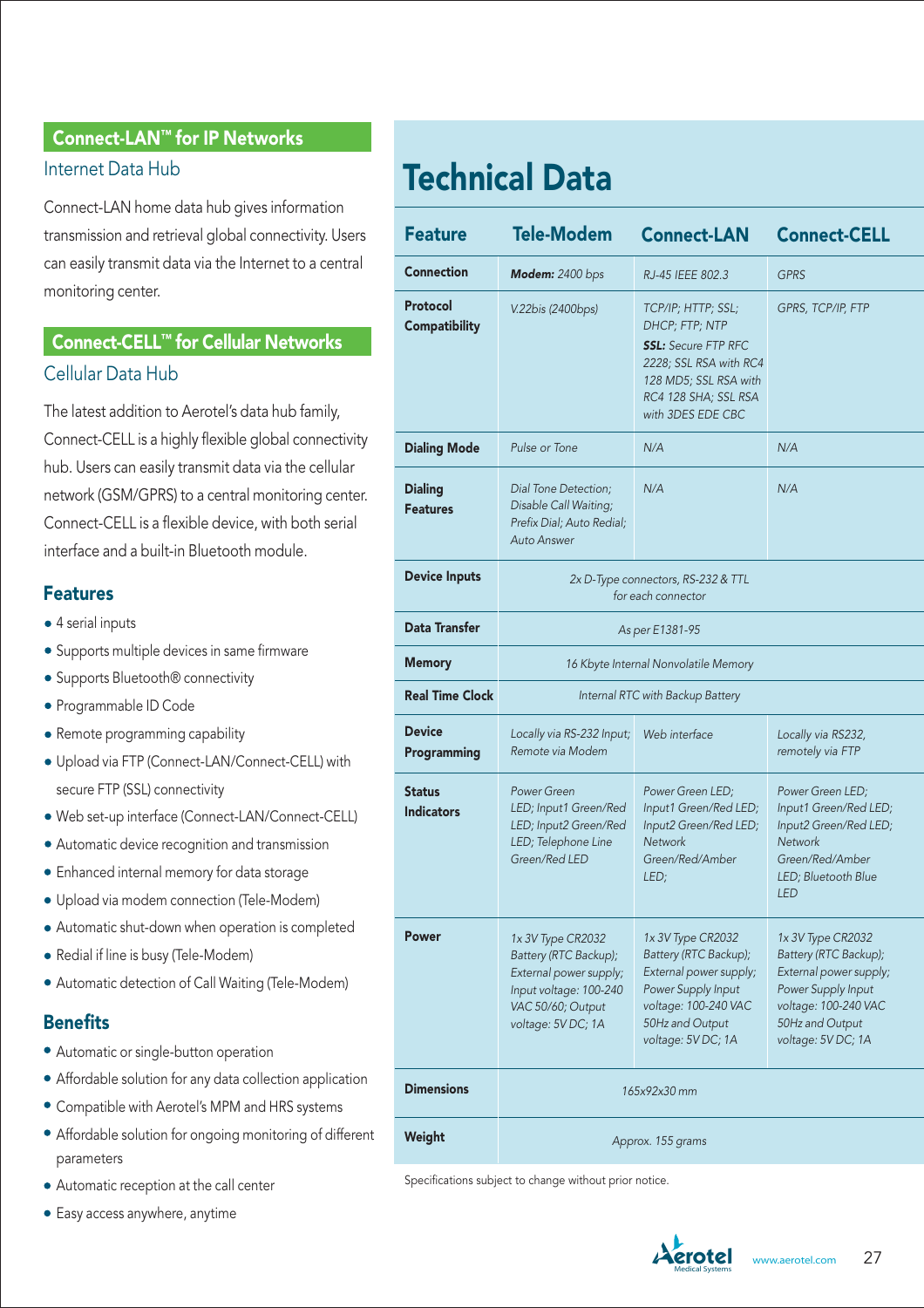



## e-CliniQ Home-CliniQ™ Medi-CliniQ™

#### Home-CliniQ™

#### Wireless Data Collection for Home Users

Home-CliniQ is a PC application software installed at the user's location. Home-CliniQ allows the monitoring of various parameters. It communicates with vital sign monitoring devices via a wireless, Bluetooth interface. Home-CliniQ monitors incoming wireless connections. Once a wireless connection is detected, it establishes a communication protocol with the transmitting device. Home-CliniQ's window will then display the status of the communication. Upon completion of a successful data transfer, the received data will be stored on the PC's hard disk and sent via the Internet to Aerotel's MPM or HRS systems.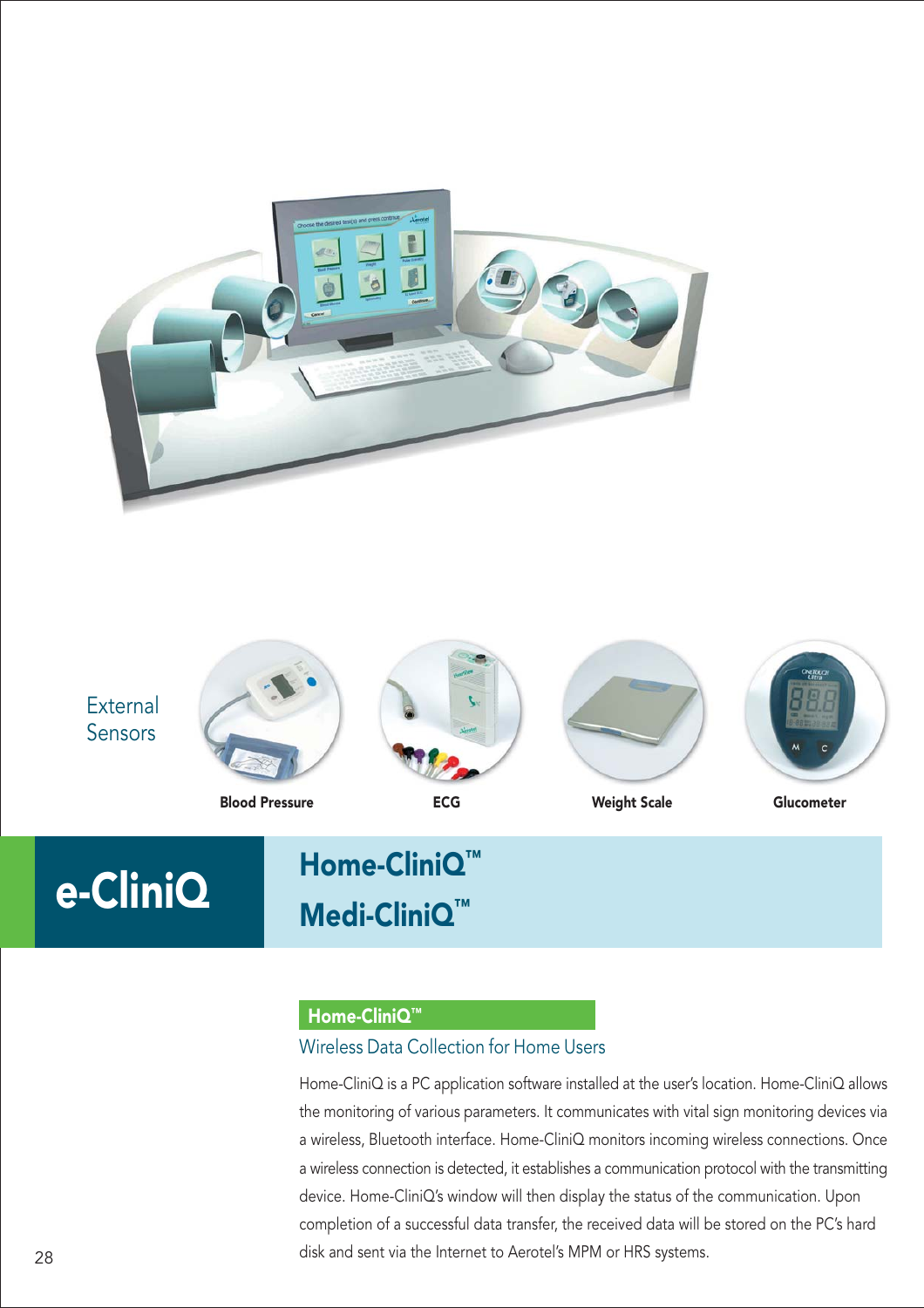



Spirometer Pulse Oximeter

#### Applications

• Homecare data acquisition

#### Features

- Bluetooth® input
- User ID code
- Real-time clock
- Automatic device recognition and transmission

#### **Benefits**

- Seamless operation
- Wireless transmission to a local PC
- Increases physician/patient interaction
- Improves patient education and compliance with treatment programs
- Affordable solution for ongoing medical monitoring of different parameters
- Automatic reception at the call center

#### Medi-CliniQ™

#### Public Multi-Parameter Medical Acquisition Center

#### Medical Parameters Transmission from Points of Care

Medi-CliniQ is a public system designed to supply primary health care services where medical staff is scarce. Capable of connecting different medical devices with digital output, it can accommodate an unlimited amount of users. Medi-CliniQ can be installed as a stand-alone unit or in modules, according to client specifications. On-screen, user-friendly guidelines direct patients on how to perform necessary tests. Once Medi-CliniQ acquires data, it automatically transmits it to the MPM Receiving Center via the Internet.

### Applications

• Public-care data acquisition station

#### Features

- Easy device set-up
- **Smart card reader (optional)**
- User-friendly, on-screen guidelines
- Option: Add-on video-conferencing unit

#### **Benefits**

- Unlimited number of users from same location
- Provides fast and easy access to primary health care
- Cost effective
- Reduces healthcare delivery costs

#### **Users**

- Pharmacies
- Third age nursing homes
- National health centers
- Remote locations
- **Private clinics**
- Gyms

Compatibility - Home-CliniQ/Medi-CliniQ™ are compatible with various digital medical devices. For updated information please contact us.

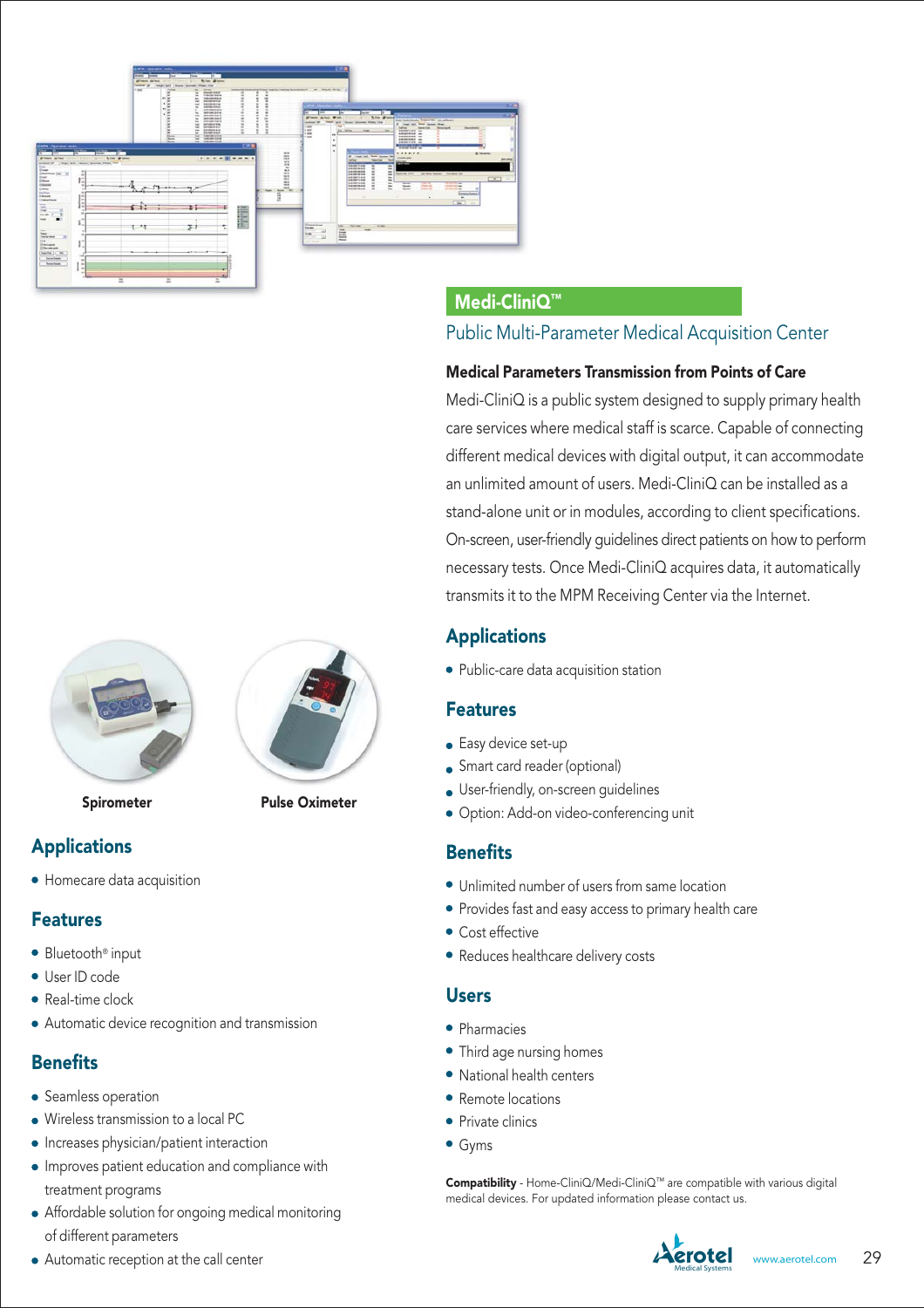



# Mobile-CliniQ™

Wireless Data Collection for Mobile Users

Mobile-CliniQ is a Symbian-based cellphone application software. Mobile-CliniQ allows the monitoring of various parameters and communicates with vital sign monitoring devices via a Bluetooth® interface. Data is sent via GPRS to a medical monitoring center. With Mobile-CliniQ, personal health service becomes a reality for today's mobile lifestyle.